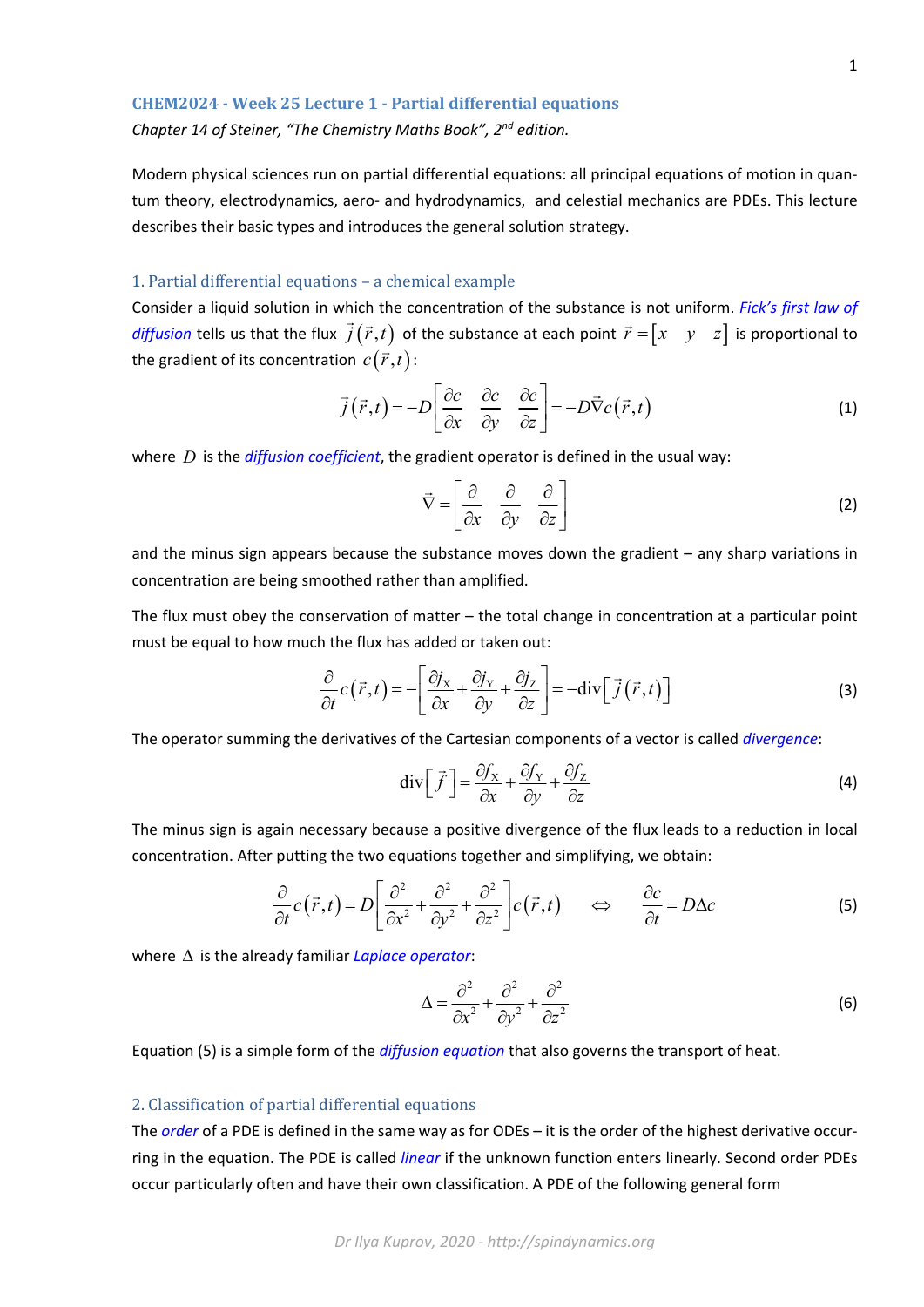$$
\sum_{nk} a_{nk} \frac{\partial^2 f}{\partial x_n \partial x_k} + \text{lower order terms} = 0 \tag{7}
$$

2

where  $a_{nk}$  are elements of some coefficient matrix  $A$ , is called:

*elliptic* – if the eigenvalues of **A** are all of the same sign. A common example is Poisson's equation connecting the electrostatic potential  $\varphi(\vec{r})$  with the charge density  $\rho(\vec{r})$ :

$$
\left[\frac{\partial^2}{\partial x^2} + \frac{\partial^2}{\partial y^2} + \frac{\partial^2}{\partial z^2}\right] \varphi(\vec{r}) = -\frac{\rho(\vec{r})}{\varepsilon_0}
$$
 (8)

*parabolic* – if the eigenvalues of **A** are all of the same sign and one is zero. A common example is the diffusion equation in which the second derivative with respect to time does not occur:

$$
\frac{\partial}{\partial t}c(\vec{r},t) = D\left[\frac{\partial^2}{\partial x^2} + \frac{\partial^2}{\partial y^2} + \frac{\partial^2}{\partial z^2}\right]c(\vec{r},t) \qquad \Leftrightarrow \qquad \frac{\partial c}{\partial t} = D\Delta c \tag{9}
$$

*hyperbolic* – if the eigenvalues of **A** are all of the same sign, except for one that has the opposite sign. A common example is the wave equation describing strings and membranes:

$$
\frac{\partial^2}{\partial t^2}u(\vec{r},t) = c^2 \left[\frac{\partial^2}{\partial x^2} + \frac{\partial^2}{\partial y^2} + \frac{\partial^2}{\partial z^2}\right]u(\vec{r},t)
$$
(10)

where *c* is the speed at which the waves propagate.

*ultrahyperbolic* – if more than one eigenvalue of **A** has the sign that is different from the rest of the eigenvalues, and the equation does not belong to any of the classes listed above. Ultrahyper‐ bolic equations are rare in physics because their structure implies multiple time variables.

PDEs often come with *boundary conditions* – prescriptions on how the unknown function and its deriva‐ tives must behave on the boundary of the region of interest (zero potential for conductive walls, absorp‐ tive or reflective walls for diffusion and wave mechanics, *etc.*). If the equation involves a time variable, *initial conditions*, specifying the function at time zero may also be supplied.

## 3. Variable separation method

We shall state without proof that a sufficiently well-behaved complex function  $\psi(x, y,...)$  of real variables may be represented in the following way:

$$
\psi(x, y, \ldots) = \sum_{n, k, \ldots} \alpha_{n, k, \ldots} \big[ f_n(x) g_k(y) \ldots \big]
$$
 (11)

where  $\{f_n(x)\}\$ is a complete basis set on the space of all well behaved functions of x,  $\{g_k(y)\}\$ is a complete basis set on the space of all well behaved functions of *y* , and so on. The expansion coefficients  $\alpha_{n,k,\dots}$  are complex numbers. For example, a function of three variables may be expanded as:

$$
\psi(x, y, z) = \sum_{n \text{km}} \alpha_{n \text{km}} f_n(x) g_k(y) h_m(z) \tag{12}
$$

that is to say,  $\{f_n(x)g_k(y)h_m(z)\}\$ is the basis of the solution space and  $\alpha_{nkm}$  are the expansion coefficients. Such representations are useful for solving partial differential equations because they convert them into sequences of ordinary differential equations that are easier to solve. The procedure consists in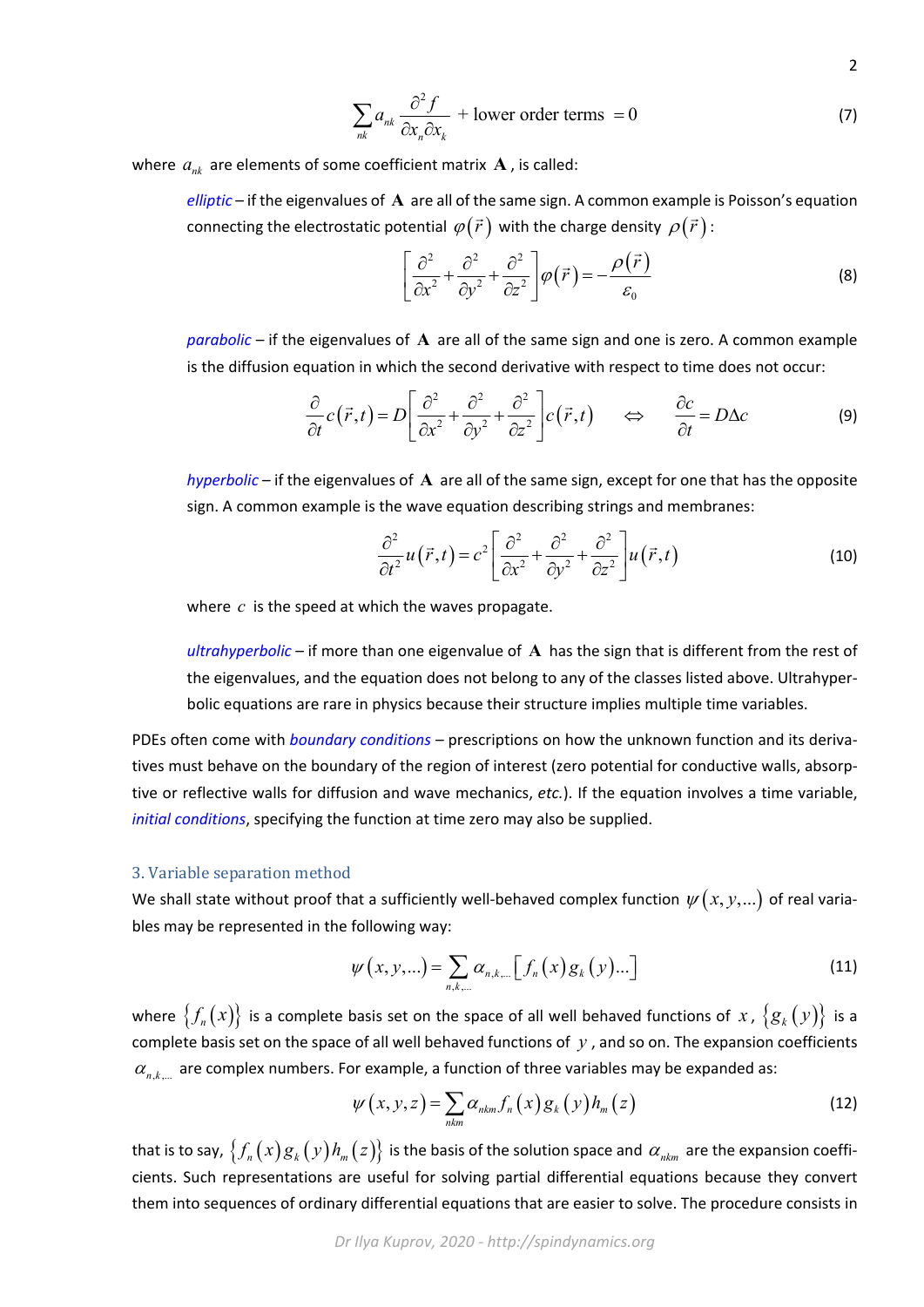substituting  $\left[ f_n(x)g_k(y)...\right]$  as a trial solution, obtaining those systems of functions individually, and then using the initial and boundary conditions to find the expansion coefficients in Equation (11).

## 4. Example: diffusion equation in one dimension

The procedure is best illustrated using the practical example of the diffusion equation in one dimension. With only one spatial coordinate, the diffusion equation in Equation (5) becomes:

$$
\frac{\partial}{\partial t}c(x,t) = D \frac{\partial^2}{\partial x^2}c(x,t)
$$
\n(13)

For the boundary conditions, let us take impermeable glass walls at  $x = -1$  and  $x = +1$ . The flux at the wall is zero, and therefore (by Fick's first law) the gradient of the concentration must also be zero:

$$
\left. \frac{\partial}{\partial x} c(x,t) \right|_{x=\pm 1} = 0 \tag{14}
$$

The initial condition shall be a squared cosine bell centred at the origin:

$$
c(x,0) = \cos^2(\pi x/2)
$$
 (15)

As suggested by Equation (11), we will be looking for a general solution of the following form:

$$
c(x,t) = f(x)g(t)
$$
\n(16)

After plugging this solution into Equation (13), we obtain:

$$
\frac{\partial}{\partial t} \Big[ f(x) g(t) \Big] = D \frac{\partial^2}{\partial x^2} \Big[ f(x) g(t) \Big] \quad \Rightarrow \quad f(x) \frac{\partial}{\partial t} g(t) = D g(t) \frac{\partial^2}{\partial x^2} f(x) \tag{17}
$$

After dividing this equation by  $f(x)g(t)$  and also by D, we get:

$$
\frac{1}{Dg(t)}\frac{\partial}{\partial t}g(t) = \frac{1}{f(x)}\frac{\partial^2}{\partial x^2}f(x)
$$
\n(18)

The left side of this equation is a function of one independent variable (time) and the right side is the function of the other independent variable (coordinate). The only way this equation can possibly remain true for all values of *x* and *t* is if both sides are independently equal to a constant:

$$
\begin{cases}\n\frac{1}{Dg(t)} \frac{\partial}{\partial t} g(t) = const \\
\frac{1}{f(x)} \frac{\partial^2}{\partial x^2} f(x) = const\n\end{cases}
$$
\n(19)

Since the solutions must decay with time, and a second derivative is present, it is convenient to use  $-\lambda^2$ as the constant. This reduces the partial differential equation to a system of two independent ordinary differential equations that we know how to solve:

$$
\begin{cases}\n\frac{\partial}{\partial t} g(t) = -\lambda^2 D g(t) \\
\frac{\partial^2}{\partial x^2} f(x) = -\lambda^2 f(x)\n\end{cases}\n\Rightarrow\n\begin{cases}\ng(t) = A \exp(-\lambda^2 D t) \\
f(x) = B_1 \cos(\lambda x) + B_2 \sin(\lambda x)\n\end{cases}
$$
\n(20)